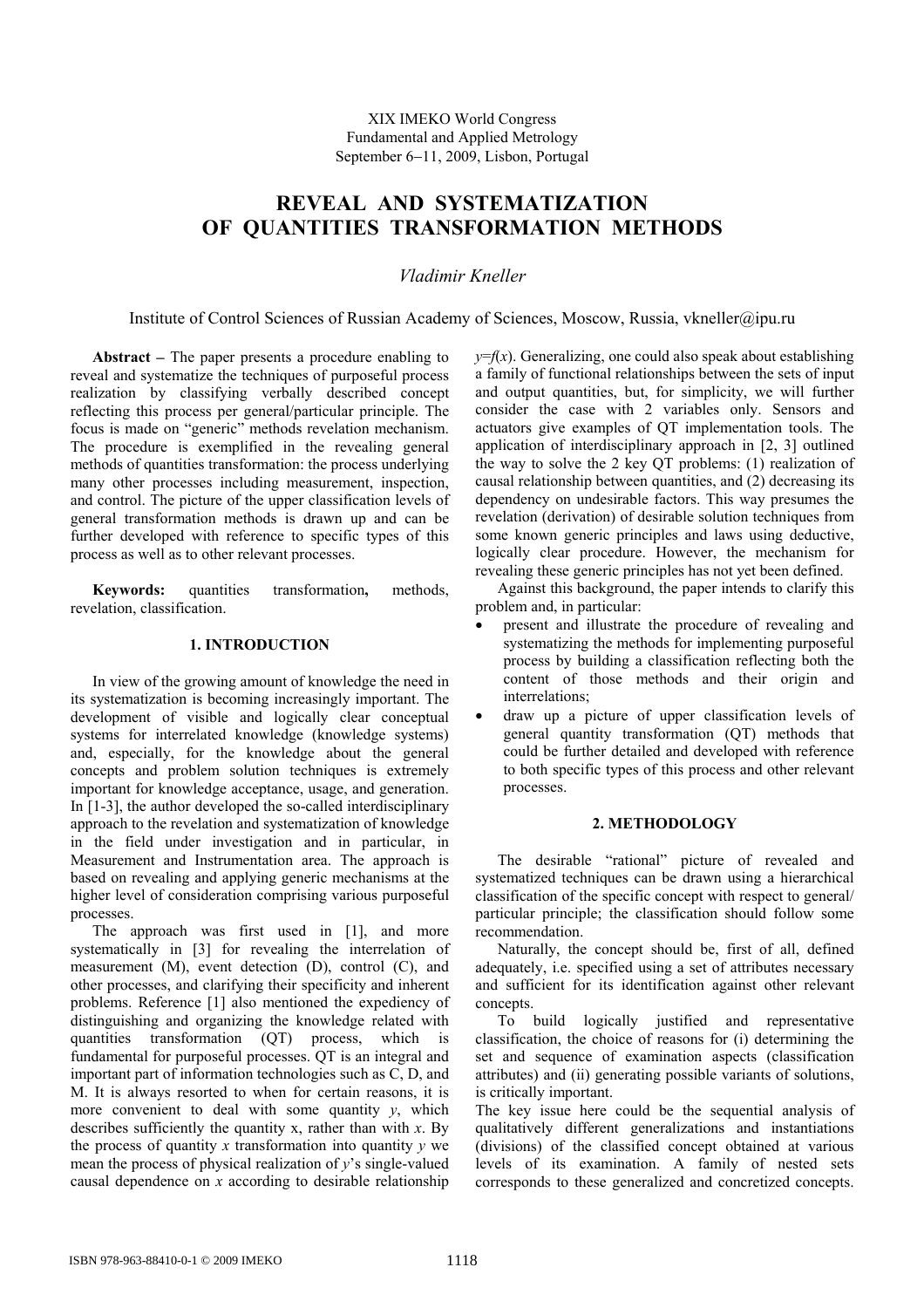The set related to the classified concept is located in the central region (see Fig. 1). It is encompassed with the sets derived by its generalizations at various levels, i.e., higherlevel (generic) concepts, while it contains a set of nested instantiations (lower-level or specific concepts). With such configuration, the rules and laws (such as realization techniques with their merits and drawbacks) revealed while considering an upper-level concept would refer also to a lower-level one, certainly subject to its specific features.



Fig.1. A family of sets obtained by generalization and specification of "QT" concept

As far as we discuss here the revelation and systematization of general QT techniques, we choose the general definition of the classified notion (given above) as a base level (level *n*). Its attributes are as follows: (i) the availability of 2 quantities of any type, representation, and physical nature, (ii) single-valued causal relationship between them, (iii) the desirable form of the relationship, and (iv) physical realization of the relationship. The initial concept (notion)  $N_{12}$  is the relation between the concepts  $N_1$ and  $N_2$  per se, i.e.  $N_{12}$  is  $N_1 \rightarrow N_2$  (the arrow denotes the above mentioned causal relationship); therefore the generalization/specification of this concept can happen due to the generalization/specification of either  $N_1$  and  $N_2$  or their relationship.

#### **3. REVEALING "GENERIC" SOLUTIONS**

To reveal "generic" QT techniques, we begin with sequential generalization of "QT" concept and then go on with revealing and analyzing the methods of these generalized concepts implementation starting at the upper levels.

By considering the availability of a quantity of a certain value at a certain place as an event, i.e., generalizing now the concepts N<sub>1</sub> and N<sub>2</sub> only rather than their relationship  $\rightarrow$ , we switch to the higher, *n*+1 level of consideration of the concept: the level of event transformation  $E_{in} \rightarrow E_{out}$ . (By "event" we, generally, understand anything that may happen or not happen.) Here,  $E_{in}$  and  $E_{out}$  are the incoming and outgoing events respectively, linked with a single-valued causal relationship meaning that Eout will show if and only if  $E_{in}$  took place. This is actually the level of automated processes. The next level of consideration, *n*+2 (see Fig.1), can be attained by generalizing the relationship between  $N_1$ and N<sub>2</sub>, i.e., the concept of " $\rightarrow$ ". This level typical for any target-oriented activity may be called "event change level".

Here, the relationship between events may remain still causal though less "strictly" defined as at the levels *n* and *n*+1; for example, it may be ambiguous, stochastic, and fuzzy or not mean any *automatic* event change at all. E<sub>out</sub> could be, say, a consequence of various incoming events  $E_1$ , …, E*k*; such relationship is typical for the problem of establishing the desirable state.

The higher generalization level for event change problem is the level of solving any problems:  $n+3$ . By problem solving we mean finding a set of actions needed for the transfer from the initial event reflecting the basic data to the final event (purpose, the result of problem solving). Higher levels not shown on Fig. 1 comprise any purposeful activities, logical and philosophical regularities.

We do not attempt here to define the upper levels precisely or entitle them adequately; we would rather just certify the existence of such levels and elucidate the procedure of revealing their inherent regularities and their use for revealing the methods of problem solving at lower levels.

Thus, by applying the duality principle at the level *n*+3, we assert that a problem can be solved: (i) directly or indirectly, (ii) as a whole or by parts, (iii) based on a priori information only or using also a posteriori (experimental) data, (iv) controlling with respect to (w.r.t.) initial or final event.

Direct solving presumes finding immediate solution to the problem, while the indirect solving means switching to another problem whose solution due to causal relationship results in solving the original one. With reference to the level of event transformation, this means either direct solving of  $E_1 \rightarrow E_2$  problem, or its indirect solving, by building (an) other event transformation(s)  $E_3 \rightarrow E_4$ stipulating the desirable transformation  $E_1 \rightarrow E_2$ .

Solving the problem as a whole means solving it in view of all problem statement conditions, while solving it in parts means the original problem decomposition into a set of subproblems and their further solving in series. Here, the problem itself may be split as well as its environment or performance requirements. For example, the concept of problem solving with environment decomposition results in adaptive system design concepts, while the decomposition with respect to performance criterion entails the bitwise balancing principle.

Solving a problem based on a priori information only presumes that all actions required to solve the problem are known in advance, and no experimental (a posteriori) data describing the current state of process participants (object, subject, environment) are needed. An alternative way presumes the use of a posteriori information too. The concept and term "control" is typically related with this alternative way. In this context, it makes sense to discuss problem solving *without* or *with control*.

Dependent on a priori knowledge employed, we can discern at level  $(n+3)$  2 significantly different ways of controlled problem solving: with control w.r.t. initial event and with control w.r.t. final event. Control w.r.t. initial event presumes that the actions resulting in problem solution are determined by specifying the initial event, and if they are accomplished then there is no need to verify the solution.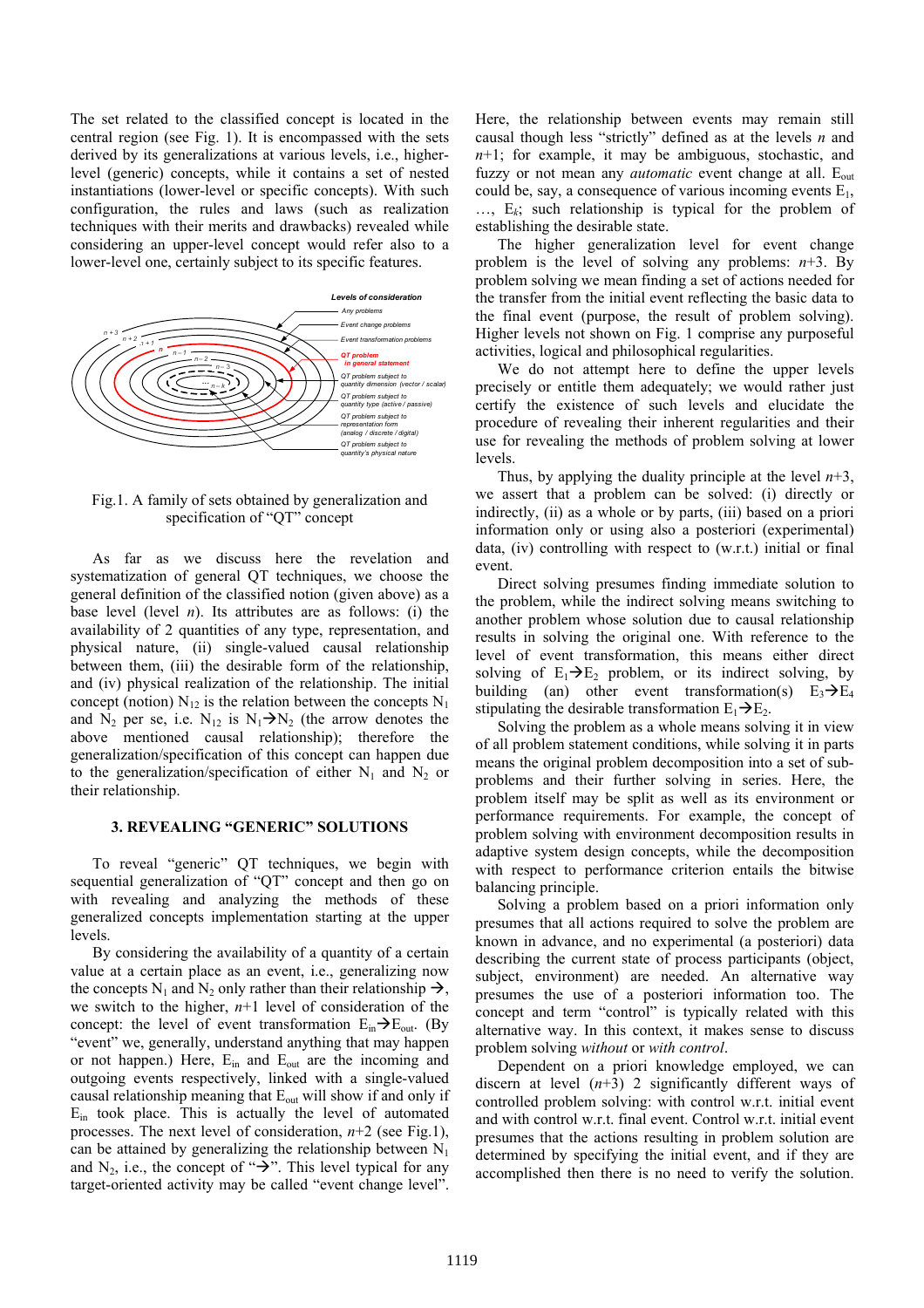But if such purposeful actions are unknown, the problem can be solved using trial and error technique by performing an ordered search of actions from a given set until the existence of the desirable solution is detected with the help of a posteriori information. This way of problem solving is called *control w.r.t. final event*.

Now we specify some  $n+3$  level methods for solving any problems with regard to event transformation problem at level *n*+1 subject to the problem's specificity.

As it was mentioned above, the event transformation

$$
E_{\text{in }i} \rightarrow E_{\text{out }i} \quad (i = 1, \ldots, k) \tag{1}
$$

presumes rigid causal relationship of events meaning that  $E_{\text{out }i}$  will certainly appear in the presence of  $E_{\text{in }i}$  and only then. As far as  $E_{out i}$  should happen after (as a result of) the appearance of  $E_{\text{in }i}$ , this means that before organizing the event  $E_{out}$  one should establish experimentally the fact of  $E_{\text{in }i}$  availability, i.e., detect  $E_{\text{in }i}$ . The fact of  $E_{\text{in }i}$  detection will be further denoted as  $E_{d i}$ . The event  $E_{d i}$  should become a cause of impact on the object (event  $E_{a i}$ ). Therefore, the realization of the desirable functioning (1) means that a series of causally related events like

$$
E_{\text{in }i} \rightarrow E_{\text{d }i} \rightarrow E_{\text{a }i} \rightarrow E_{\text{out }i} \tag{2}
$$

will take place that complies with problem solving technique using control w.r.t. initial event revealed at level  $(n+3)$ . If the actions needed to transfer from  $E_{di}$  to  $E_{out}$  are not determined in advance, then an opportunity remains to implement the transformation (1) using *control w.r.t. final event*, as described above. Here, after  $E_{di}$  is detected, the search of possible  $E_{ai}$  and the related outgoing events is executed up to the detection of  $E_{out i}$  corresponding to the earlier detected incoming event Ein *i*.

Two more methods for solving event transformation problem (1) ensue from the opportunity of its indirect solving after its restatement and reduction to the problem of minimizing the deviation from the desirable functioning:

$$
E_{\Delta i} \rightarrow \sim E_{\Delta i}, \tag{3}
$$

where  $E_{\Delta i}$  is an event meaning the deviations from the desirable functioning (1), while ~E<sub>∆*i*</sub> (the negation of E<sub>∆*i*</sub>) is the event correspondent to the lack of such deviation. The problem (3) describing the automatic elimination of deviation from the desirable functioning is a problem of event transformation requiring first of all the detection of an incoming event  $E_{\Delta i} \rightarrow E_{d\Delta i}$ , and then the continuation of the realization of a sequence of causally related events like (2) with control w.r.t. either initial or final event. In all 4 methods, the information about either these events or about some determinant (stipulating) events (under some singlevalued causal relationship) may become the a posteriori information needed for detecting the incoming events E<sub>in *i*</sub> or  $E_{\Delta i}$ . In the control per the deviation from desirable functioning, such information may be the known perturbation determining unambiguously the corresponding deviation; feed forward control is based on this concept.

It should be emphasized that along with the considered event transformation methods requiring a posteriori information, a transformation method using a priori information only does exist according to the opportunities revealed at the level of any problems solving (*n*+3). It lies in a priori knowledge-based realization of existence conditions for the desirable rigid causal relationship between events

(1). This method is called "natural" and is very important for QT examined at the level *n*.

The classification attributes and solutions revealed at the upper levels are listed on Fig. 2. Their transfer down to the classified concept "QT" level *n* in view of its distinctive features allows reflecting the variety of possible generic QT solutions in the classification picture of general QT methods.



Fig.2. Building a classification of QT methods

 $1 -$  direct solving;  $2 -$  indirect solving;  $1.1 -$  solving the whole problem;  $1.2$  – solving the problem by parts;  $1.1.1$  – a priori information only; 1.1.2 – a posteriori information also; 1.1.2.1 - with respect to initial event; 1.1.2.2 - with respect to final event; 1.1.2.2.1 – transformed event; 1.1.2.2.2– deviation from the desirable operation; 1.1.2.2.2.2 – on the perturbance;  $1.1.2.2.2.1 -$  on the deviation;  $1.1.2.2.2.1.1$ using direct reference converter; 1.1.2.2.2.1.2 – using inverse reference converter

## **4. CHARACTERIZATION OF THE CLASSIFICATION PICTURE OF GENERAL QT METHODS**

The event class considered at the level *n* is formed by the *quantities*, i.e., the properties showing not only in equivalence relationship but in ordering relationship as well, and even more often also in additivity relationship. Therefore, it makes sense here to use such attributes as "more – less", "worse – better", attributes specified by numerical characteristics, etc. A posteriori information about the deviation sign and/or size or about impact's effectiveness can be easily obtained. At the level *n*, also the content of the relationship between event types under consideration is rich. Here is not just a rigid causal connection but also a definite functional relationship between the outgoing (the magnitude of  $v$ ) and the incoming (the magnitude of *x*) events. All this is taken into account when extending the solutions revealed at higher levels of QT concept generalization down to the level *n* to establish the upper layers of the classification of general QT methods, which reflect the "generic" QT techniques. Subsequent classification levels form attribute realization methods showing at the level *n* owing to the above mentioned features and opportunities, i.e., "specific" solutions.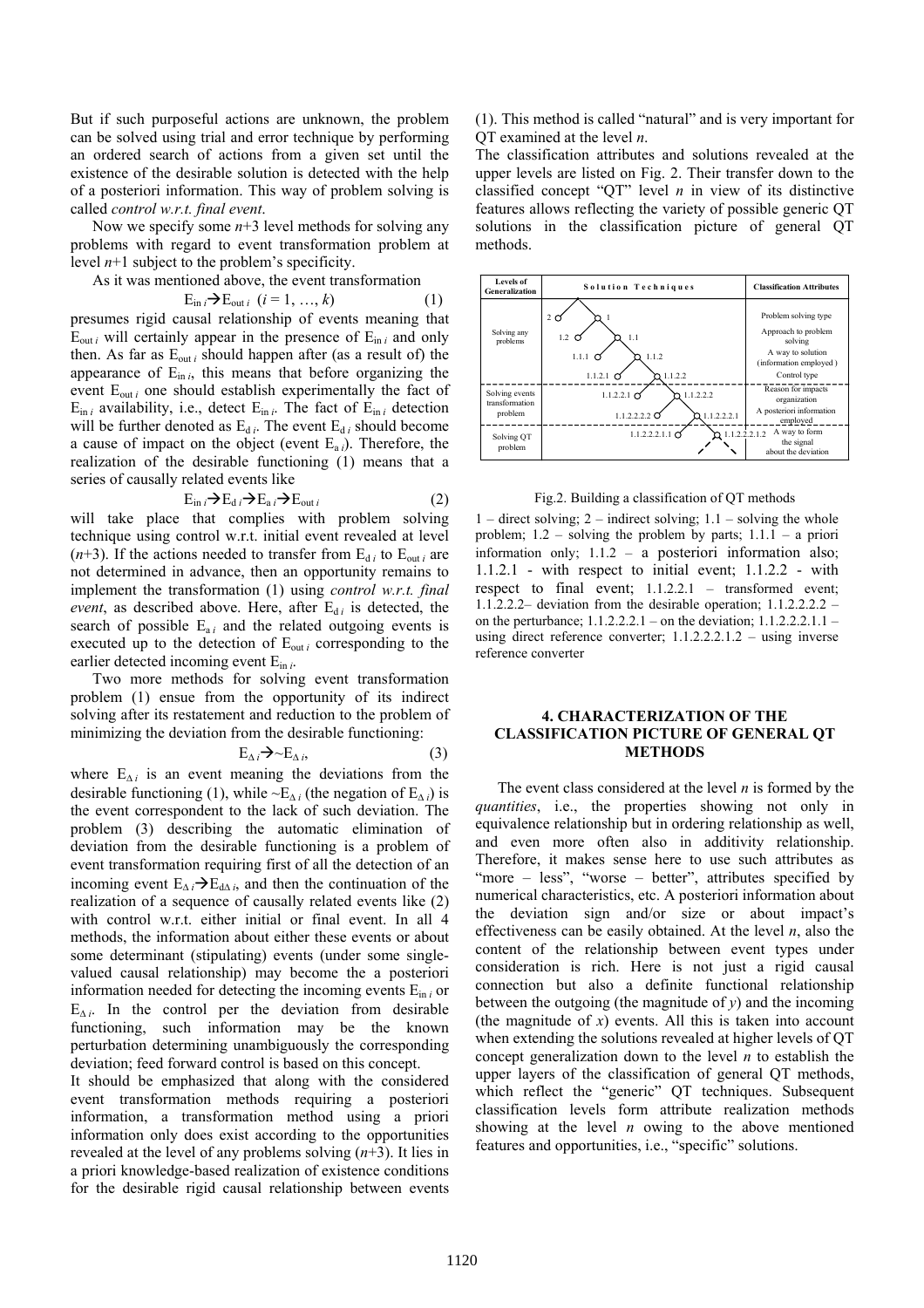## *4.1. Some examples of "generic" QT methods realization*

Some simple examples of "generic" solutions realization at the level *n* of QT concept consideration are as follows. The direct solution (Solution 1, see Fig. 2) means here direct implementation of  $y=f(x)$  relationship. Indirect solution (Solution 2 on Fig. 2) means the implementation of other relationships from which  $y=f(x)$  ensues as a consequence, for example  $z=f_1(x)$  and  $y=f_2(z)$ , subject to  $f_1 f_2 = f$ .

An approach to solving QT problem by parts with its decomposition enables, in particular, its solution as follows. At the beginning, its first necessary attribute is realized that is the establishment of the causal relationship between the quantities without or partially taking into account the requirements to the desirable functional relationship *y=f(x)*. Then, a new problem is solved that is the transformation of the solution obtained at the previous step in view of the requirements of the desirable function *f*. This problem (its special case is the problem of synthesizing the systems invariant to the influencing factors) has been being successfully solved at the Institute of Control Sciences of the Russian Academy mainly by V.A. Skomorokhov based on his methodology (see, e.g., [4, 5]).

The "natural" way (see Solution 1.1.1 on Fig. 2) presumes the use of the desirable causal relationship  $y=f(x)$ already existing under certain conditions and re-establish these conditions, i.e., the conditions of cause appearance and causal relationship availability, that basically require a priori information only. Such QT implementation called "direct transformation" is shown with an oriented graph on Fig. 3*a*. Here and farther on, graph junctions represent active quantities, the ribs of graph reflect the connections between them; output quantities are denoted by double circle.





*a* – direct transformation; *b* – transformation with feed forward; *c* – transformation with balancing and a reference converter  $x \rightarrow y$ ; *d* – transformation with balancing and a reference inverter  $y \rightarrow x$ 

Through control w.r.t. incoming event (Solution 1.1.2.1 on Fig. 2), QT is implemented, e.g., analog processor where each incoming event that is the appearance of an input quantity *x* with specific magnitude is detected. Using the measured value, the corresponding digital value *y* is calculated and further converted into output analog quantity of appropriate magnitude.

QT implementation with control w.r.t. final event (Solution 1.1.2.2) is exemplified in the popular technique of DC voltage transformation into a time interval by comparing with the voltage changing with time till the equality of voltages is detected.

Fig. 3*b* shows the structure of  $y=f(x)$  QT with control w.r.t. initial event, which is the deviation from the established relationship for the case where the information about the perturbance is employed. The value  $y_0$  at some initial  $x_0$  is known a priori. The cause of  $y$  deviation from the desirable relationship  $y=f(x)$  at any other *x* is the deviation  $\Delta x = x - x_0$ . Therefore, to obtain the appropriate *y*, one must organize an action ∆*y*= ϕ(∆*x*) based on a posteriori information about  $\Delta x$  resulting in the provision of  $y=y_0+\Delta y=$  $f(x_0) + \varphi(\Delta x) = f(x)$ .

Now, we'll make some steps towards revealing "specific" solutions.

#### *4.2. Revealing "specific" QT methods*

To establish the desirable causal relationship by means of feedback control, one should create a signal informing about the deviation of quantities, which determine such relationship. In the general case, one must have a model representing physically the desirable values of these quantities, and determine a posteriori their actual values, i.e. execute the process of parametric identification. Thus, the attributes related with modeling and identification features, will appear among "specific" classification attributes.

In the simplest case of establishing the causal relationship  $y=f(x)$  of 2 scalar quantities x and y their actual values are known, it's necessary to model their desirable values. According to the duality principle, one can represent physically either the desirable output quantity with the help of a reference converter implementing the function *f* under a common input quantity, or the desirable input quantity with the help of a reference inverter implementing the function  $f^{-1}$  under a common output quantity (single-valued reciprocal transformation is assumed). The result  $(\Delta)$  of input or output quantity comparison with the correspondent reproduced one is used for affecting the output quantity with the purpose to eliminate the deviation. This is reflected with dotted lines on Figs. 3*c*, *d* that present the revealed opportunities of active quantity conversion into an active quantity with feedback control (the so-called conversion with balancing).

Among the 4 revealed methods for establishing functional relationship between active quantities *x* and *y* represented by the structures shown on Fig. 3, the first 3 presume the availability of the  $x \rightarrow y$  converter. But their functions are different: in Fig. 3*a* structure, it is both informational and energetic; in Fig. 3*c* structure, it is purely informational; on Fig. 3*b* it is informational and partial energetic. Fig. 3*d* demonstrates the opportunity of direct *x*→*y* conversion based on *y*→*x* inversion. I should be noted that this opportunity is derived here rather than just declared. The variant shown on Fig. 3c can be considered as a combination of direct conversion with a special case of Fig. 3*d* conversion when  $f^{-1}=1$ .

Each of the revealed methods has its intrinsic opportunities and properties that can be listed and accounted in advance. But to characterize the conversion with balancing, it is significant how its integral part – the